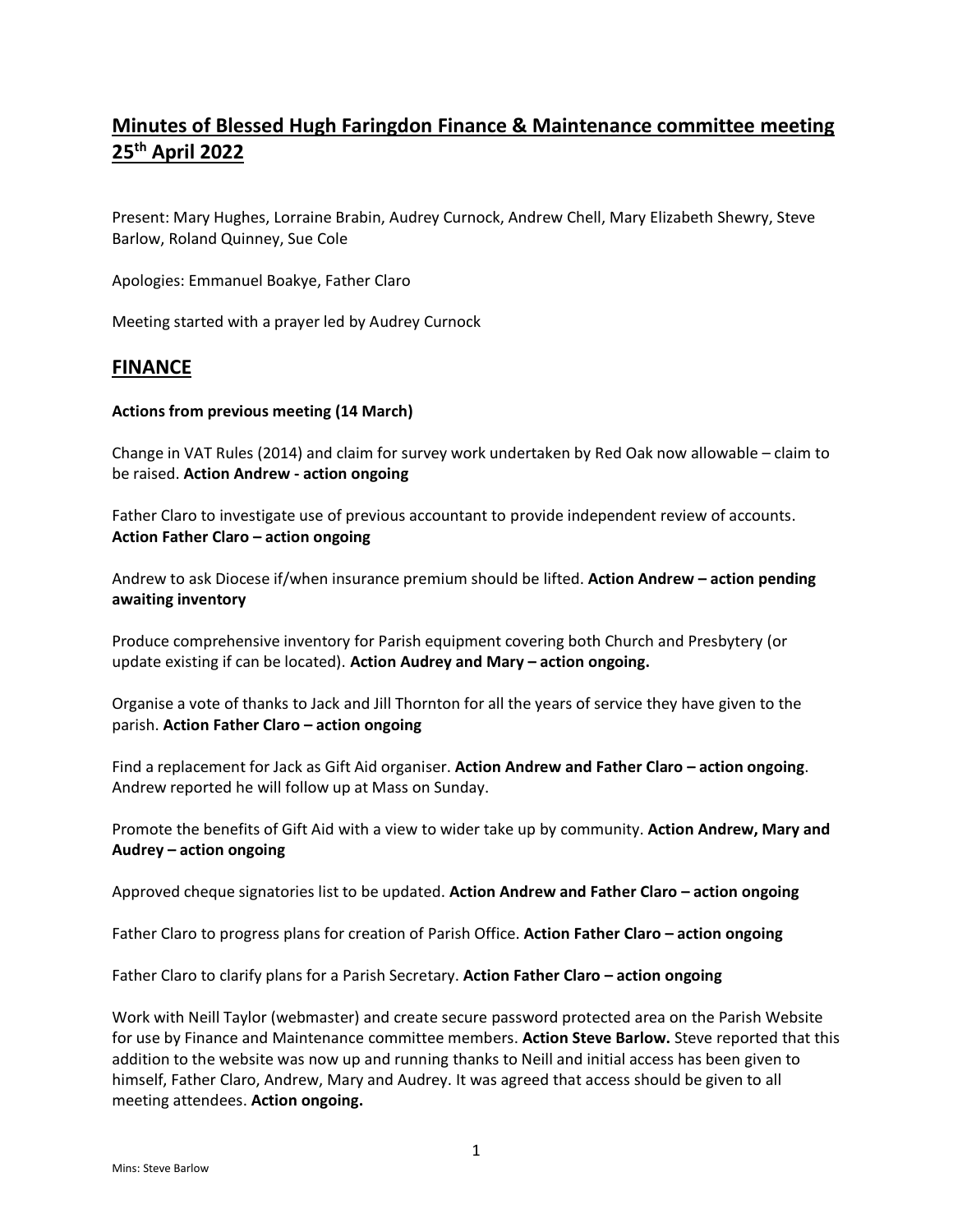#### **Matters arising**

With Father Claro unable to attend due to the Bible Study Group, Audrey had asked him if he was happy for the committee to make decisions without his input. Father Claro's response has been emailed to the meeting; small and medium decisions are ok as long as they follow the parish mission statement. Bigger decisions will need further consultation with the Diocese.

Red Box Secretary. With Jenny Tierney moving away from the area Father Claro is looking to find a replacement Missio Red Box secretary. Jenny has provided all the relevant information to Father Claro, including the administration of donations. It was noted that donations can be made without the need for physical boxes. Father Claro emailed to say that he continues to seek a replacement for Jenny. **Action Father Claro – identify replacement for Red Box secretary role.**

Historic Churches Trust. Andrew reported that the unused grant (£10,384) has been repaid to the Trust and as a result the account balance is now £41,802.

#### **Urgent Financial Matters**

Church structural repairs. Andrew reported that Father Claro has forwarded a letter from the Diocese informing us that the Art, Architecture and Patrimony Committee (AAPC) has 'approved in principle' the structural repair works and phased approach as recommended by the architects. This was agreed as good news indeed and Audrey said we would come back to this topic under the maintenance agenda item.

Andrew reported that the shower in the Presbytery has been replaced and paid for, however it has yet to be tested. It was agreed that it should be tested as a matter of priority. **Action Father Claro – test and confirm shower is satisfactory.**

#### **Q&A**

Audrey enquired whether it would be possible to modify the financial spreadsheet to provide a breakdown of spend against the six statements listed in the Parish Mission Statement. Andrew responded that the spreadsheet is currently structured to meet the needs of Diocesan reporting, but it does include a section on 'parish activities'. It was requested that Andrew consider whether this can be broken down further to provide costs for each of the six missions. **Action Andrew – consider how finance report can be broken down to align with Parish Mission.**

An example of the above would be to purchase gifts for the confirmation candidates to mark this special occasion. Andrew advised that budget for this could be accommodated, and Lorraine undertook to investigate suitable missals or similar. **Action Lorraine.**

## **MAINTENANCE**

## **Actions from previous meeting (14 March)**

Provision of access ladder and roof space walkway. Audrey reported that she's meeting Tim next week to progress the installation of the access ladder. The safe roof space walkway will be deferred until cooler weather in the autumn/winter. **Action Audrey – action ongoing.**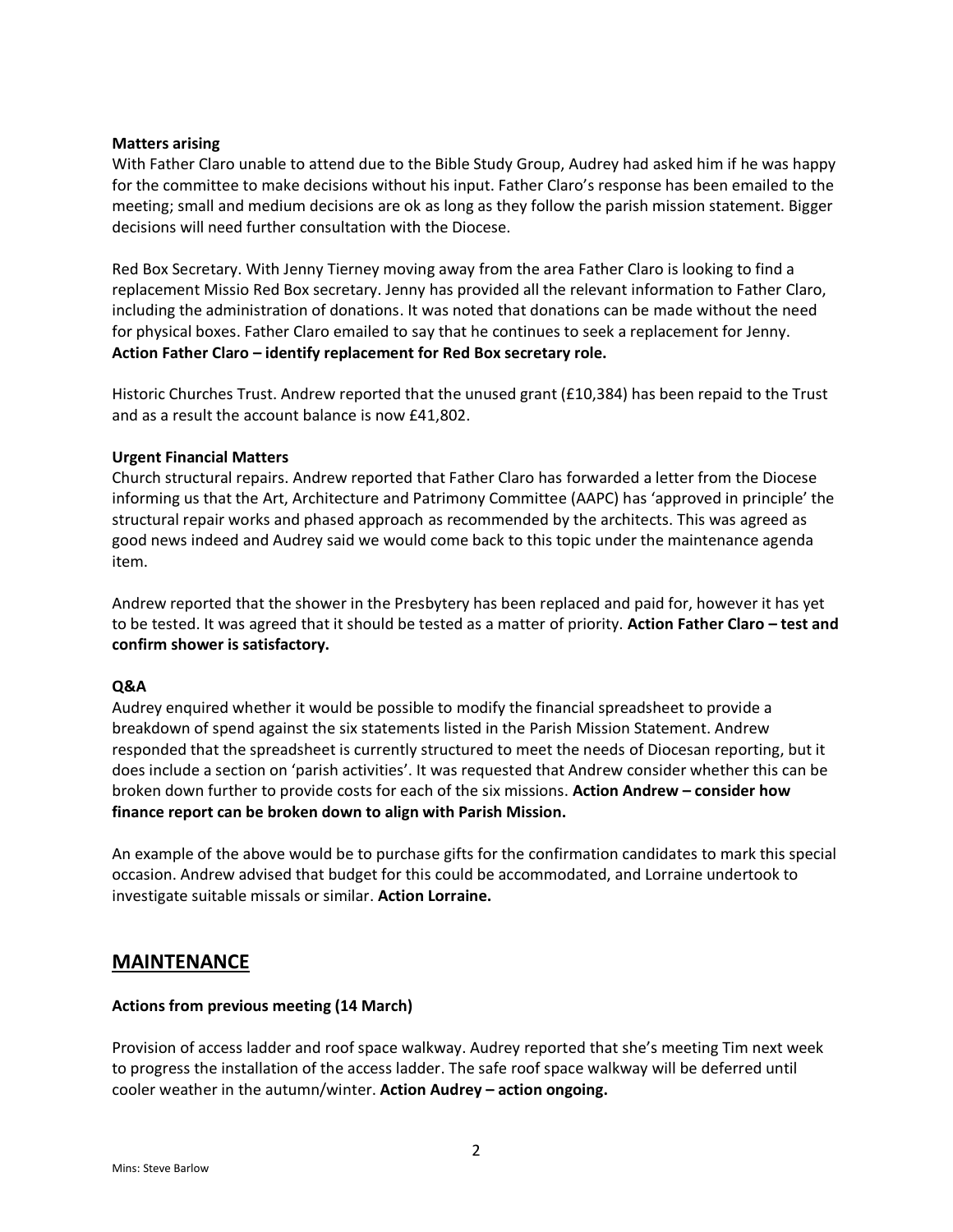Replacement of Sacristy roof. Action deferred until Quinquennial report completed. **Action Audrey – action deferred.**

Asbestos report to be made available to inform any work undertaken in or around the roof space. **Action Audrey – action ongoing.**

#### **Quinquennial Report**

As reported to the last meeting Andrew Townsend Architects (ATA) have been approved by the Diocese to undertake the quinquennial report. Audrey is progressing this with their architect Oliver Wilson. ATA have proposed that the structural cracks by the left rear window are monitored for movement prior to undertaking any repair. This will require the attachment of monitoring tags. **Action Audrey.**

#### **Budgens Site**

Following notification of the proposed redevelopment of the neighbouring Budgens site, Audrey confirmed that a response to the planning application had been provided to the planning officer at Vale of White Horse DC. The response had informed the council regarding the listed nature of the church and structural issues regarding the rear wall adjoining the development site. Oliver Wilson has advised that a 'party wall' agreement will be needed with the developer. Audrey has yet to receive any feedback as a result of the submission but will inform the meeting as and when such feedback is received.

#### **Keyholder update**

Mary reported that she has updated her list of keyholders to add Steve Barlow who has been issued with a set of keys returned from Jack Thornton. She noted that the list of key holders needs to be reconciled with an older list held by Tony. It was agreed that a single up to date list should be compiled. **Action Audrey, Mary and Tony**

## **Church Hall, charges and maintenance**

Sue Cole reported that the hall hire charges were fixed after the hall renovations 11 years ago and haven't been revisited since. They currently stand at £8/hr (summer) and £9.20/hr (October to April) for parishioners and charities, and £12/£13.20 per hr for others. In addition a fee of £1.20 is collected to cover overheads such as electricity/gas. It was agreed that the hire rates should be reviewed. As a first step Sue was asked to find out the hire rates charged by the Corn Exchange, Barber Rooms and United Church. **Action Sue.**

Currently there is no additional fee to use the kitchen although we are aware that other halls do so to help cover the cost of appliances etc. What is the position in other Faringdon halls (as above)? **Action Sue.** If this information can be provided, the discussion can be continued at the next meeting.

It was noted that the oven should be cleaned, and the microwave and dishwasher replaced. Andrew confirmed that budget could be made available. Discussion whether dishwasher should be integrated or standalone. **Action to provide costs for both options.** 

Sue undertook to provide a copy of the hall hire agreement to the meeting. **Action Sue.** She noted that most hirers are very good at tidying up and cleaning the hall after use. Only once has she needed to ask for further cleaning.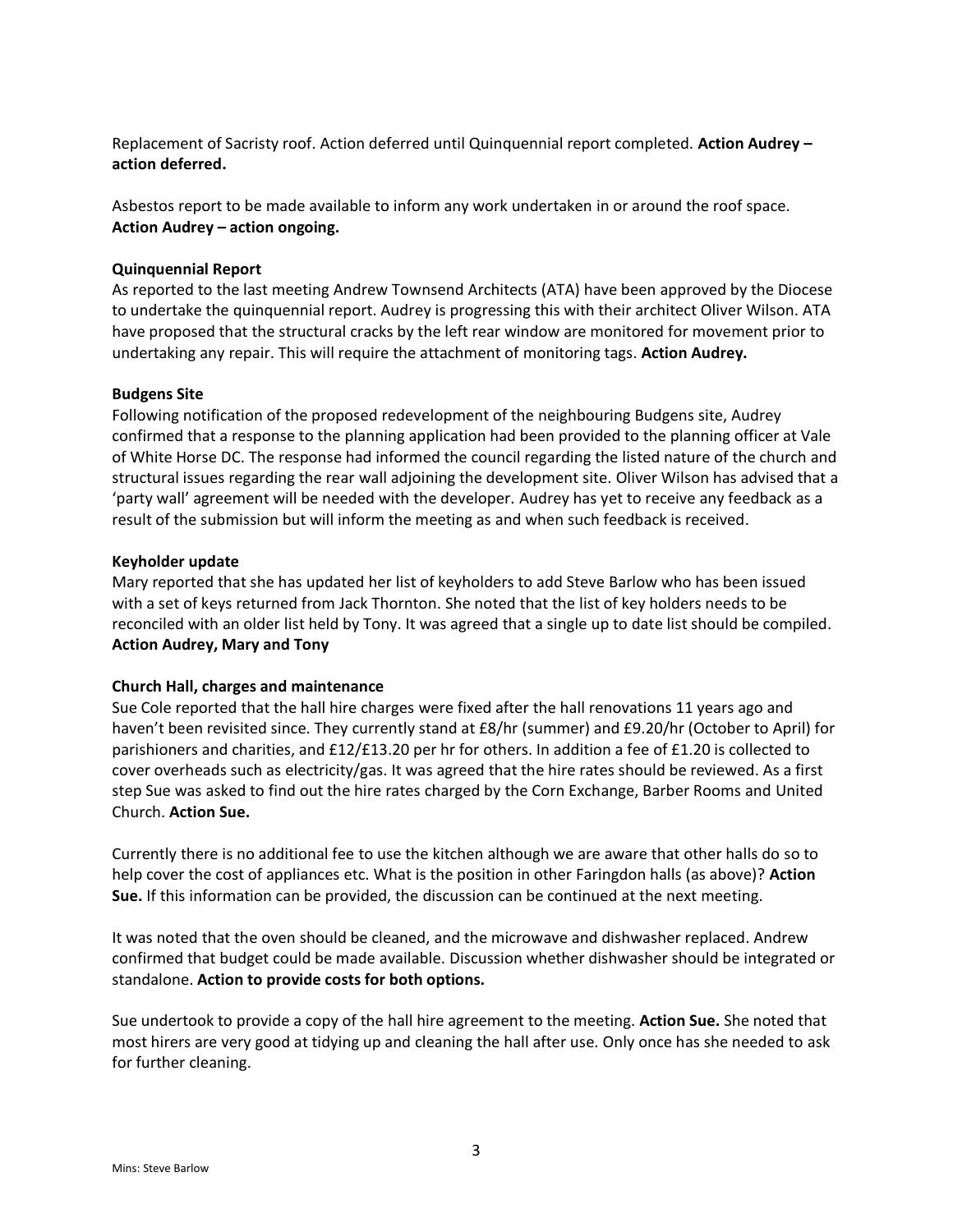## **HEALTH AND SAFETY**

## **Actions from previous meeting (14 March)**

Steve and Roly to work through the 2020 Audit report and to ensure that all the urgent items have been actioned. Steve reported that the action tracker was circulated on 31 March. **Action complete.**

Steve and Audrey to discuss merging the documents detailing the schedule for checking risks e.g.: Electrical testing, Fire Extinguisher checks, Gas checks: we need a comprehensive schedule detailing who undertakes these checks, how long does the certificate last, what does it cost, etc. Steve reported that this is covered by the Risk Assessment now drafted and being implemented. **Action complete.**

Update and recruit new first aiders. **Action Steve – action ongoing.**

Update emergency plan and hold fire drill. **Action Steve – action ongoing.** Roly noted need to identify fire marshals and for hi-vis tabards.

#### **H&S Issues**

Steve reported that the church and hall now has an Accident book where accidents/incidents and near misses should be recorded.

We also have a Fire Log book where records should be kept for alarm testing, fire extinguisher inspections etc. Steve was advised to coordinate with Tony for details of fire alarm testing.

We also have a Maintenance Log book where safety related checks and maintenance should be recorded. Steve said these should be in kept in a readily accessible place – the church entrance lobby was suggested.

*Post-meeting note: the Fire and Maintenance Log books are now located in the entrance hall stairwell.*

## **URGENT MAINENANCE**

It was suggested that we provide a 'suggestion box' so that parishioners can make us aware of any defects or maintenance that should be attended to.

A solution to this could be to provide information to the community on the various committees and provide contact details etc so that parishioners can raise any issues with the appropriate contact (including maintenance issues). This could be done via the notice board.

Reggie has suggested that we revert to the practice of posting hymn numbers at the front of the church. This used to be the practice, but the frame and numbers were removed as part of the church refurbishment. Sjoerd should be consulted to see what is possible. **Action Audrey.**

Sue reported that there appears to be a problem with the back gate lock. She will investigate and report back.